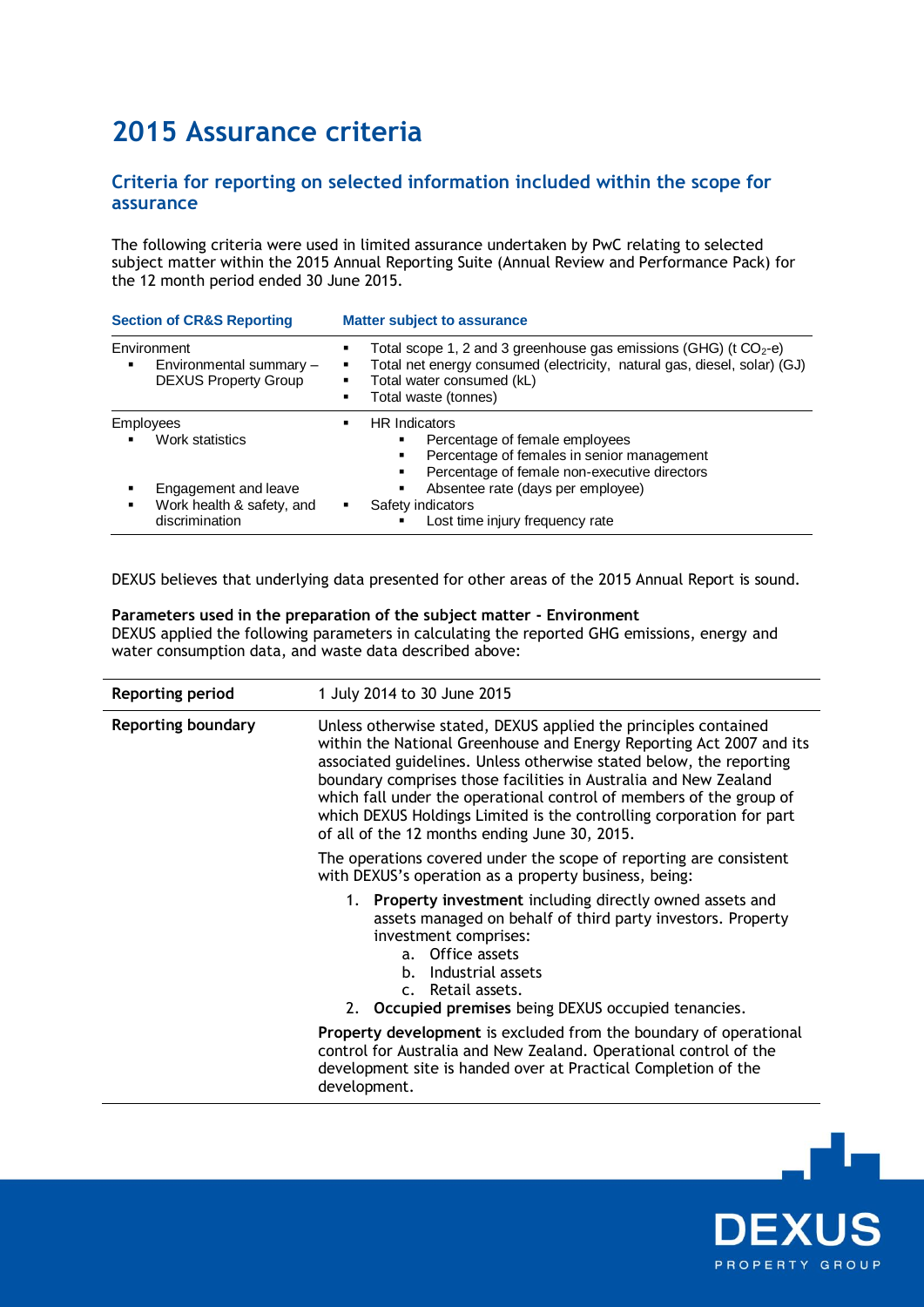| Total Scope 1, 2 and 3<br><b>GHG emissions</b> | Total GHG comprises Scope 1, Scope 2 and Scope 3 GHG within the<br>reporting boundary for Australia and New Zealand.                                                                                                                                                                                                                                                                                                                                                                                                                                                                                                                                                                                                                                                                                                                                                                                                 |
|------------------------------------------------|----------------------------------------------------------------------------------------------------------------------------------------------------------------------------------------------------------------------------------------------------------------------------------------------------------------------------------------------------------------------------------------------------------------------------------------------------------------------------------------------------------------------------------------------------------------------------------------------------------------------------------------------------------------------------------------------------------------------------------------------------------------------------------------------------------------------------------------------------------------------------------------------------------------------|
|                                                | 'Scopes' are defined under the international reporting framework of<br>the World Resources Institute/World Business Council for Sustainable<br>Development reported in The Greenhouse Gas Protocol: A Corporate<br>Accounting and Reporting Standard and have been adopted by the<br>Australian Government's National Greenhouse and Energy Reporting<br>Act 2007 (NGERA).                                                                                                                                                                                                                                                                                                                                                                                                                                                                                                                                           |
|                                                | Reporting is in alignment with the NGERA and its associated<br>guidelines. GHG are measured in carbon dioxide equivalents and<br>expressed in tonnes $(tCO2-e)$ .                                                                                                                                                                                                                                                                                                                                                                                                                                                                                                                                                                                                                                                                                                                                                    |
| <b>SCOPE 1 EMISSIONS</b>                       | Scope 1 emissions (direct emissions) comprise GHG emission under<br>associated with fuel combustion and use of hydrofluorocarbons for the<br>following sources:                                                                                                                                                                                                                                                                                                                                                                                                                                                                                                                                                                                                                                                                                                                                                      |
|                                                | Natural gas (used for heating air and water). Natural gas data<br>$\blacksquare$<br>is derived from supply authority billing. Meter data and/or<br>estimated data is applied based on DEXUS's methodology, set<br>out below, if billing data is unavailable at the time of<br>reporting.<br>Diesel Oil (Diesel). Diesel data is collected from site<br>$\blacksquare$<br>operations managers and is sourced from delivery invoices for<br>diesel purchases and periodic diesel tank level readings.<br>Billing data and/or estimated data is applied based on<br>DEXUS's methodology if billing data is unavailable at the time<br>of reporting.<br>Refrigerant gases (used within air conditioning equipment).<br>٠<br>The data for refrigerant gases is derived from a refrigerant<br>register that lists all equipment under DEXUS operational<br>control containing hydofluorocarbons reportable under<br>NGERA. |
|                                                | DEXUS does not have company fleet vehicles and no vehicle related<br>emissions have been reported.                                                                                                                                                                                                                                                                                                                                                                                                                                                                                                                                                                                                                                                                                                                                                                                                                   |
|                                                | For facilities located in Australia, Scope 1 emissions have been<br>calculated according to the National Greenhouse and Energy<br>Reporting (Measurement) Determination, July 2014. For facilities<br>located in New Zealand, Scope 1 emissions have been calculated<br>according to the Guidance for voluntary, corporate greenhouse gas<br>reporting, Data and Methods for the 2015 Calendar Year.                                                                                                                                                                                                                                                                                                                                                                                                                                                                                                                 |
| <b>SCOPE 2 EMISSIONS</b>                       | Scope 2 emissions (indirect emissions) comprise GHG associated with<br>electricity used for lighting and power. The data is provided by supply<br>authority billing. Meter and/or estimated data is applied based on<br>DEXUS's methodology if billing data is unavailable at the time of<br>reporting.                                                                                                                                                                                                                                                                                                                                                                                                                                                                                                                                                                                                              |
|                                                | For facilities located in Australia, Scope 2 emissions have been<br>calculated according to the National Greenhouse and Energy<br>Reporting (Measurement) Determination, July 2014. For facilities<br>located in New Zealand, Scope 2 emissions have been calculated<br>according to the Guidance for voluntary, corporate greenhouse gas<br>reporting, Data and Methods for the 2015 Calendar Year.                                                                                                                                                                                                                                                                                                                                                                                                                                                                                                                 |

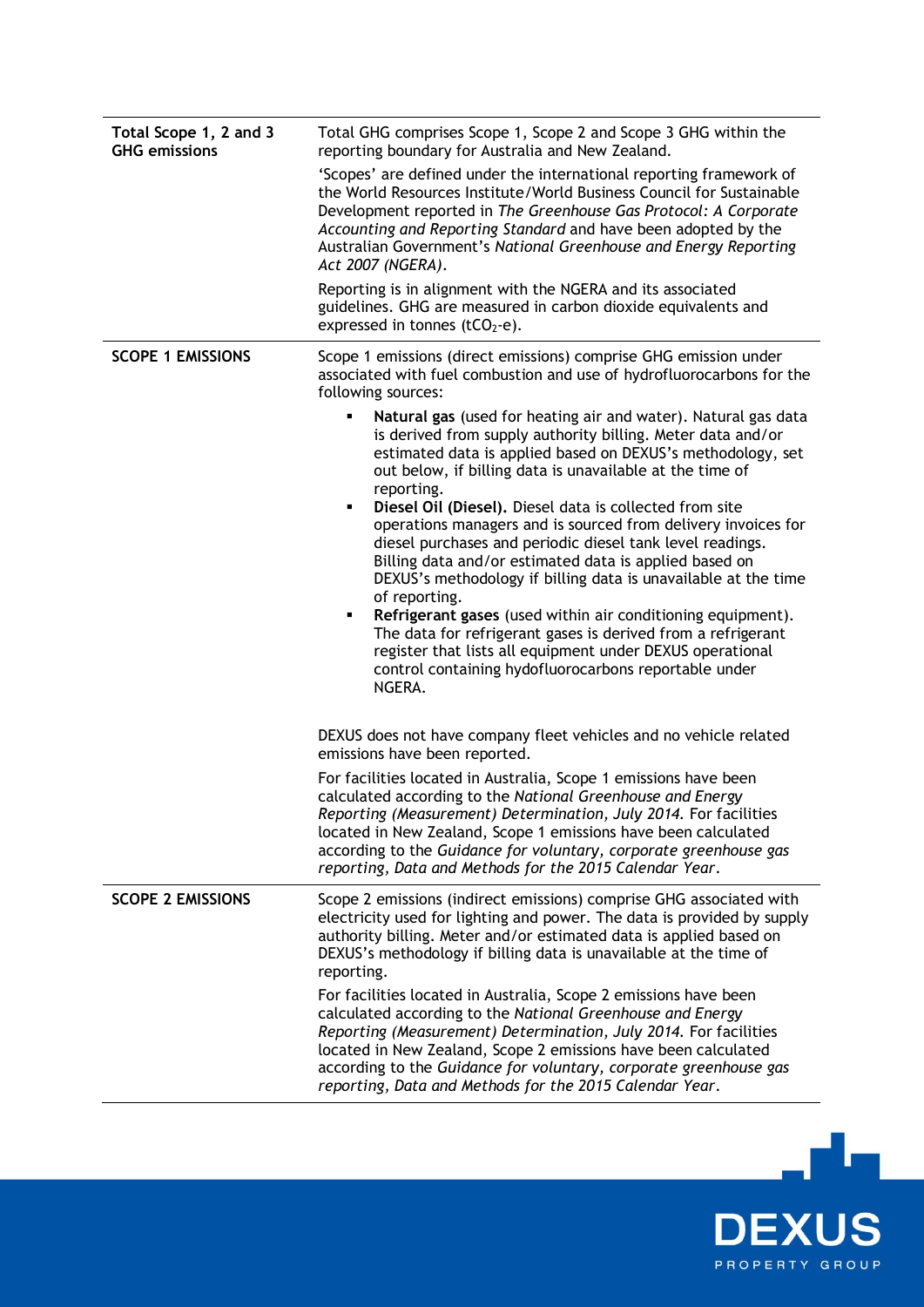| <b>SCOPE 3 EMISSIONS</b>     | Scope 3 emissions (other indirect emissions) comprise GHG associated<br>with transmission and distribution losses ("energy losses") associated<br>with energy use, waste sent to landfill and emissions from corporate<br>operations including office paper use, corporate travel and employee<br>commuting.                                                                                                               |
|------------------------------|----------------------------------------------------------------------------------------------------------------------------------------------------------------------------------------------------------------------------------------------------------------------------------------------------------------------------------------------------------------------------------------------------------------------------|
|                              | Data for energy losses is that used to calculate scope 1 and 2<br>emissions.                                                                                                                                                                                                                                                                                                                                               |
|                              | Data for waste to landfill is provided by waste contractors directly or<br>collated by site managers from data provided by waste contractors.<br>Estimated data is applied based on DEXUS's methodology if billing<br>data is unavailable at the time of reporting.                                                                                                                                                        |
|                              | Data for corporate operations has been compiled in accordance with<br>the Australian National Carbon Offset Standard (NCOS), version 2,<br>May 2012.                                                                                                                                                                                                                                                                       |
|                              | For facilities located in Australia, Scope 3 emissions have been<br>calculated according to the National Greenhouse Accounts (NGA)<br>Factors, July 2014. For facilities located in New Zealand, Scope 3<br>emissions have been calculated according to the Guidance for<br>voluntary, corporate greenhouse gas reporting, Data and Methods for<br>the 2012 Calendar Year.                                                 |
|                              | Emissions for corporate air travel have been calculated according to<br>the 2015 Government GHG Conversion Factors for Company Reporting<br>and associated 2015 Carbon Factors published by the United<br>Kingdom's Department of Environment, Food and Rural Affairs<br>(DEFRA).                                                                                                                                          |
| <b>Total energy consumed</b> | Energy consumed comprises natural gas, diesel and electricity<br>purchased by DEXUS for facilities within the reporting boundary for<br>Australia and New Zealand.                                                                                                                                                                                                                                                         |
|                              | Energy consumed also comprises secondary electricity that is<br>generated from conversion of solar energy, and natural gas or diesel<br>via combustion, for consumption within the facility.                                                                                                                                                                                                                               |
|                              | Energy consumed is calculated as a total figure converting measured<br>usage to gigajoules using the methods and conversion factors<br>specified within the National Greenhouse and Energy Reporting<br>(Measurement) Determination, July 2014 for Australian facilities and<br>the Guidance for voluntary, corporate greenhouse gas reporting, Data<br>and Methods for the 2015 Calendar Year for New Zealand facilities. |
|                              | Energy consumption has been based on quantities invoiced or metered<br>by suppliers. Estimates are used when billing data is unavailable and<br>these are based on DEXUS's methodology, drawing from secondary<br>sources such as meter data or based on seasonal historical estimates.                                                                                                                                    |
| <b>Energy produced</b>       | Energy produced comprises energy captured from natural sources and<br>the manufacture of energy from transformation from another fuel<br>source within DEXUS for facilities within the reporting boundary for<br>Australia and New Zealand for subsequent consumption onsite or<br>export offsite.                                                                                                                         |
|                              | Energy produced comprise:                                                                                                                                                                                                                                                                                                                                                                                                  |
|                              | Electricity production from solar radiation (solar PV). The<br>٠<br>data for electricity production from solar radiation is derived<br>from site based sub meters. Estimated data is applied based                                                                                                                                                                                                                         |

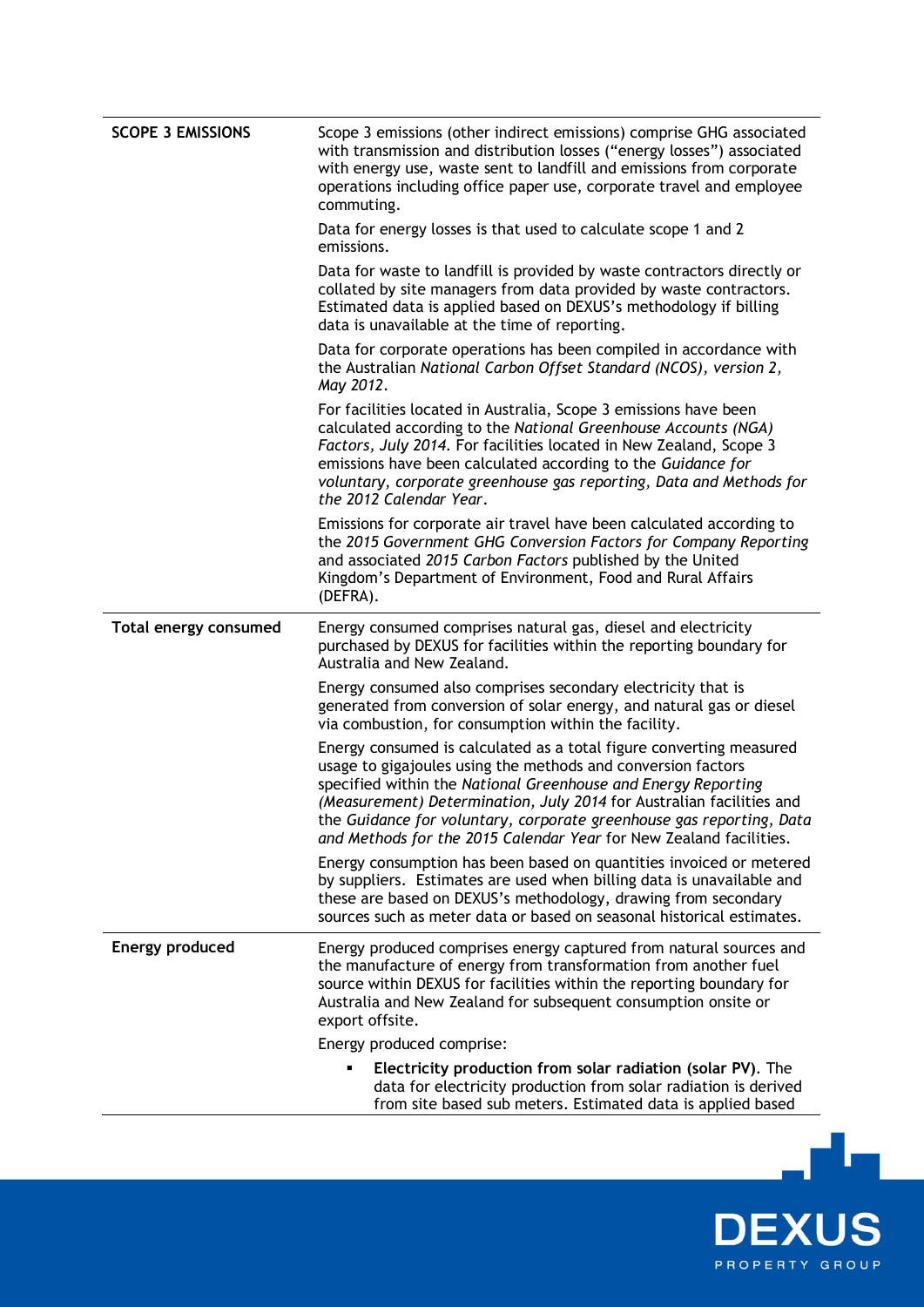|                              | on DEXUS's methodology if meter data is unavailable at the<br>time of reporting.<br>Electricity production from thermal generation<br>$\blacksquare$<br>(cogeneration and diesel generators). Data for electricity<br>production from thermal generation is derived direct<br>measurement or from incoming natural gas or diesel utility<br>data that is multiplied by efficiency factors of 32% for natural<br>gas and 40% for diesel, which represent the estimated<br>electricity yield. Estimated data is applied based on DEXUS's<br>methodology if meter data is unavailable at the time of<br>reporting.                                                                                                                                                                                                                                                                                                                                                                                                                                                                                                                                 |
|------------------------------|-------------------------------------------------------------------------------------------------------------------------------------------------------------------------------------------------------------------------------------------------------------------------------------------------------------------------------------------------------------------------------------------------------------------------------------------------------------------------------------------------------------------------------------------------------------------------------------------------------------------------------------------------------------------------------------------------------------------------------------------------------------------------------------------------------------------------------------------------------------------------------------------------------------------------------------------------------------------------------------------------------------------------------------------------------------------------------------------------------------------------------------------------|
|                              | Energy produced is calculated as a total figure converting measured<br>usage to gigajoules using the methods and conversion factors<br>specified within the National Greenhouse and Energy Reporting<br>(Measurement) Determination, July 2014 for Australian facilities and<br>the Guidance for voluntary, corporate greenhouse gas reporting, Data<br>and Methods for the 2015 Calendar Year for New Zealand facilities.                                                                                                                                                                                                                                                                                                                                                                                                                                                                                                                                                                                                                                                                                                                      |
| Total net energy<br>consumed | Total net energy consumed is defined as the energy consumed minus<br>the energy produced within the reporting boundary for Australia and<br>New Zealand.                                                                                                                                                                                                                                                                                                                                                                                                                                                                                                                                                                                                                                                                                                                                                                                                                                                                                                                                                                                        |
| <b>Water consumption</b>     | Water consumption is based on quantities invoiced or metered by<br>suppliers.<br>Water consumption comprises:<br>Water purchased by DEXUS from local water authorities and<br>٠<br>suppliers for assets in Australia and New Zealand for which<br>DEXUS has operational control<br>Water purchased by DEXUS on behalf of industrial assets in<br>٠<br>Australia which are under the operational control of tenants,<br>but where the asset has water outlets that DEXUS can use for<br>landscaping and external cleaning or external amenities<br>Water consumption excludes water use from onsite water recycling<br>and rainwater harvesting.                                                                                                                                                                                                                                                                                                                                                                                                                                                                                                 |
| <b>Total waste</b>           | Total waste is based on volume or weight quantities invoiced by waste<br>contractors.<br>Total waste comprises:<br>Waste measured in weight that is sent to landfill by waste and<br>٠<br>cleaning contractors on behalf of DEXUS and its tenants for<br>Office and Retail assets in Australia and New Zealand for<br>which DEXUS has operational control.<br>Recycling measured in weight that is diverted from landfill by<br>٠<br>waste and cleaning contractors on behalf of DEXUS and its<br>tenants for Office and Retail assets in Australia and New<br>Zealand for which DEXUS has operational control.<br>Where waste and recycling data is based off volumes rather<br>٠<br>than actual weights, waste contractors use a predetermined<br>density factor in order to report to DEXUS in weight. Density<br>factors used for the period fall into the ranges listed below.<br>Waste contractors may apply different density factors based<br>on their historical analysis of different waste collection<br>practices employed at DEXUS facilities, for example, there<br>may be variations in bin size and average bin fullness across |

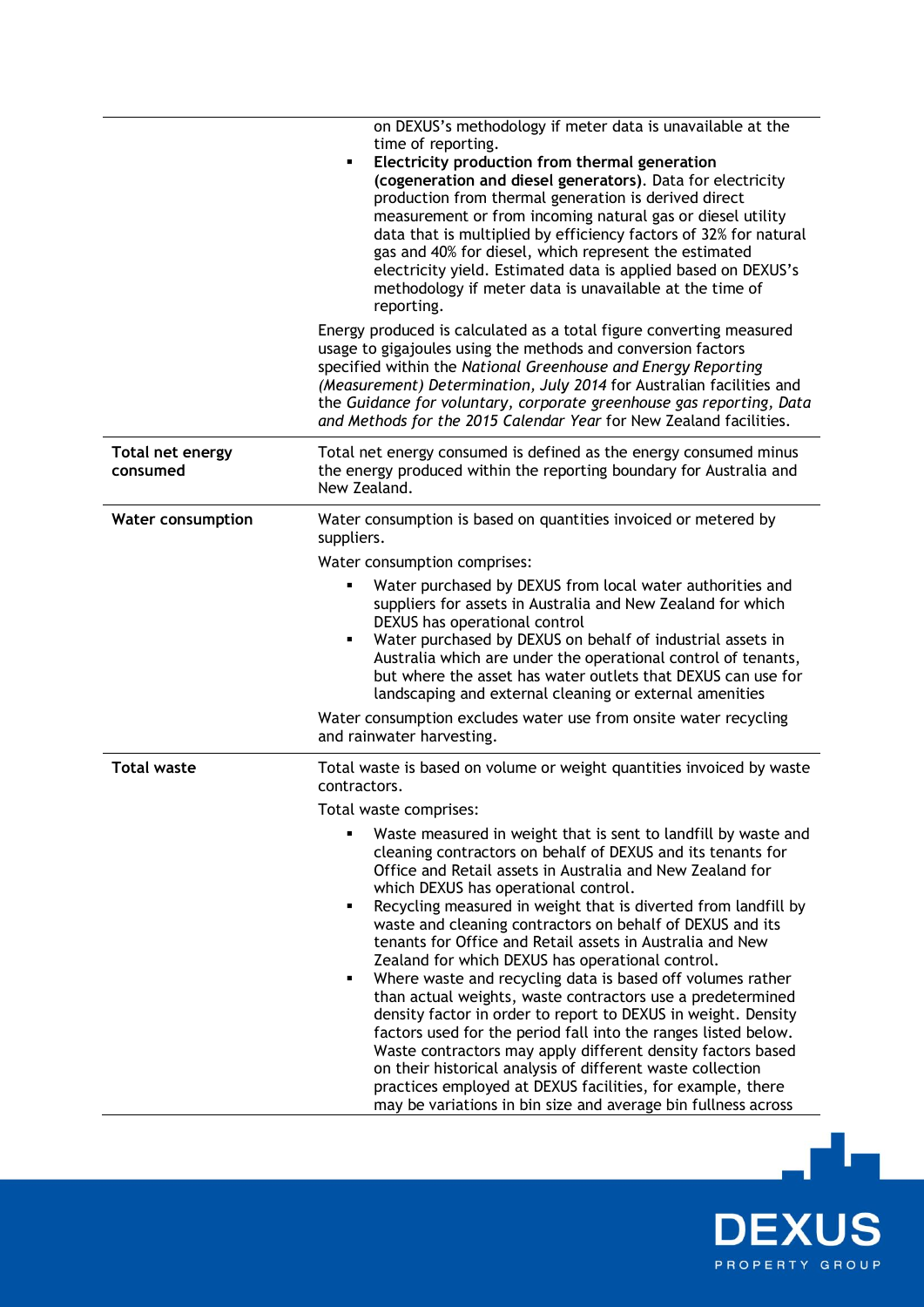### different facilities.

|                                   | Waste/recycling stream                                                                                                                                                                                                    | Density Range (tonnes/m <sup>3</sup> )                                                                              |
|-----------------------------------|---------------------------------------------------------------------------------------------------------------------------------------------------------------------------------------------------------------------------|---------------------------------------------------------------------------------------------------------------------|
|                                   | <b>General Waste</b>                                                                                                                                                                                                      | $0.06 - 0.125$                                                                                                      |
|                                   | <b>Cardboard Recycling</b>                                                                                                                                                                                                | $0.014 - 0.192$                                                                                                     |
|                                   | <b>Paper Recycling</b>                                                                                                                                                                                                    | $0.028 - 0.160$                                                                                                     |
|                                   | Secure Paper                                                                                                                                                                                                              | $0.125 - 0.166$                                                                                                     |
|                                   | Co-mingled                                                                                                                                                                                                                | $0.083 - 0.175$                                                                                                     |
|                                   | Organics                                                                                                                                                                                                                  | $0.104 - 0.5$                                                                                                       |
|                                   | Total waste includes waste to landfill and recycling for industrial<br>assets where data is available however for the majority of properties<br>DEXUS does not have operational control over waste collection.            |                                                                                                                     |
|                                   | Furthermore, waste data is not available for all office and retail<br>facilities. The site area of those facilities that have been reported<br>represents 94% of the total lettable area of retail and office facilities. |                                                                                                                     |
| Data confidence and<br>estimation | Where primary data such as utility invoices have not been received,<br>estimates are applied using the following prioritised data<br>methodology:                                                                         |                                                                                                                     |
|                                   | 1. 30 minute interval water and gas metering data supplied by<br>MP/MDA Metering Dynamics                                                                                                                                 |                                                                                                                     |
|                                   | Estimated data using an estimate that accounts for seasonal<br>2.<br>variances derived by:                                                                                                                                |                                                                                                                     |
|                                   | adjusted for the length of the gap                                                                                                                                                                                        | a. interpolation between two adjacent actual readings,<br>b. Derived from an actual figure for the same period in   |
|                                   | 3.<br>month period.                                                                                                                                                                                                       | the prior year, adjusted for the length of the gap.<br>Estimated data using the monthly average for the previous 12 |

#### **Parameters used in the preparation of the subject matter - Employees**

DEXUS applied the following parameters in calculating the reported workforce diversity statistics, absenteeism and safety statistics described above:

| <b>Reporting period</b>   | 1 July 2014 to 30 June 2015                                                                                                                                                                                                                                                                                  |
|---------------------------|--------------------------------------------------------------------------------------------------------------------------------------------------------------------------------------------------------------------------------------------------------------------------------------------------------------|
| <b>Reporting boundary</b> | Unless otherwise stated below, the reporting boundary comprises<br>employees ('DEXUS workforce', 'DEXUS employees') across facilities<br>in Australia and New Zealand which fall under the operational control<br>of members of the group of which DEXUS Holdings Limited is the<br>controlling corporation. |
|                           | The 'DEXUS workforce' or 'DEXUS employees' includes staff employed<br>full-time, part-time, on fixed term contracts and on a casual basis and<br>excludes independent consultants/service providers and temporary<br>staff sourced via external agencies.                                                    |
| Number of workers         | <b>Number of workers</b> - Is defined as the number of workers who were<br>employed by DEXUS as recorded at 30 June 2015. Persons who were<br>absent from work on extended paid or unpaid leave as recorded at 30<br>June 2015 are excluded from this calculation.                                           |

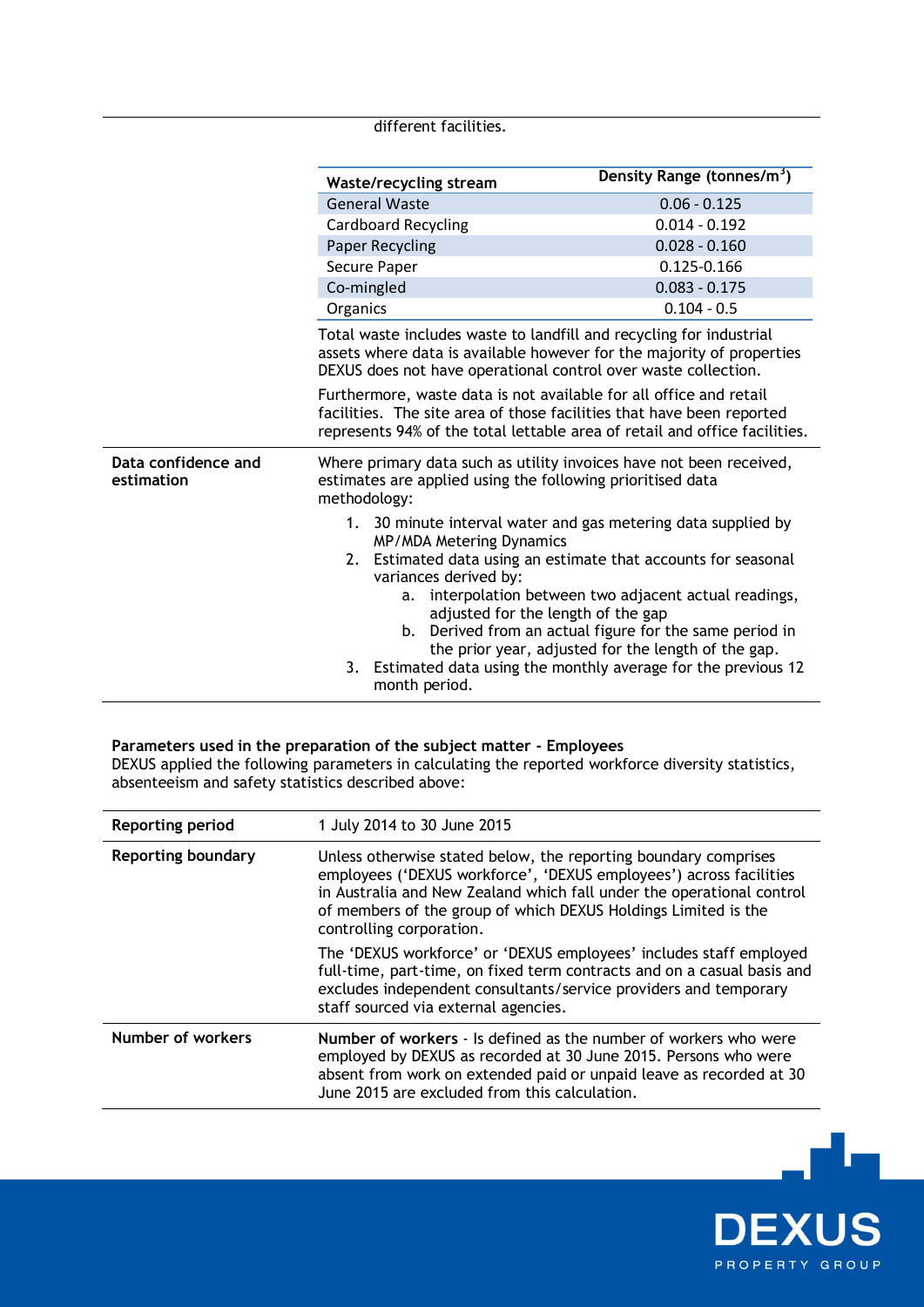|                                                 | Headcount data for the purpose of these statistics is based on Full<br>Time Equivalent (FTE) employees, representing the active DEXUS<br>workforce.                                                                                                                                                                                                                                                                                                                                                                                                                    |  |
|-------------------------------------------------|------------------------------------------------------------------------------------------------------------------------------------------------------------------------------------------------------------------------------------------------------------------------------------------------------------------------------------------------------------------------------------------------------------------------------------------------------------------------------------------------------------------------------------------------------------------------|--|
| Number of hours worked                          | Number of hours worked in the period - Refers to the total<br>scheduled number of hours of all DEXUS employees as recorded at 30<br>June 2015. DEXUS offers employees flexible work arrangements and<br>staff are employed under individual contracts that stipulate 1824<br>hours per annum (equal to 240 days x 7.6 hours) for each full-time<br>employee. As DEXUS does not track employee working hours and staff<br>do not engage in overtime or shift work, DEXUS has defined the<br>'number of hours worked' as 1824 hours per annum per full-time<br>employee. |  |
| Percentage of female<br>employees               | The percentage of female full time equivalent workers employed is<br>calculated as follows:                                                                                                                                                                                                                                                                                                                                                                                                                                                                            |  |
|                                                 | Female employees $(\%) = \frac{number\ of\ female\ workers}{total\ number\ of\ workers}$                                                                                                                                                                                                                                                                                                                                                                                                                                                                               |  |
|                                                 | Where:                                                                                                                                                                                                                                                                                                                                                                                                                                                                                                                                                                 |  |
|                                                 | Number of workers - as defined above                                                                                                                                                                                                                                                                                                                                                                                                                                                                                                                                   |  |
|                                                 | Number of female workers - A subset of the number of workers<br>defined above who identify themselves as female                                                                                                                                                                                                                                                                                                                                                                                                                                                        |  |
| Percentage of females in<br>senior management   | 'Senior Management team' includes executive management and senior<br>management positions within the Group, specifically positions with a<br>corporate title of Executive Director, Executive General Manager,<br>Group General Manager, Regional General Manager, General Manager<br>and Senior Manager.                                                                                                                                                                                                                                                              |  |
|                                                 | The percentage of females in senior management is calculated as<br>follows:                                                                                                                                                                                                                                                                                                                                                                                                                                                                                            |  |
|                                                 | Females in senior management (%)<br>number of female senior managers<br>$=$ -<br>total number of senior managers                                                                                                                                                                                                                                                                                                                                                                                                                                                       |  |
|                                                 | Where:                                                                                                                                                                                                                                                                                                                                                                                                                                                                                                                                                                 |  |
|                                                 | Number of senior managers - A subset of the total number of workers<br>with a 'Senior Management team' corporate title as defined above                                                                                                                                                                                                                                                                                                                                                                                                                                |  |
|                                                 | Number of female workers - A subset of the number of senior<br>managers defined above who identify themselves as female                                                                                                                                                                                                                                                                                                                                                                                                                                                |  |
| Percentage of female<br>non-executive directors | The percentage of female non-executive directors is calculated as<br>follows:                                                                                                                                                                                                                                                                                                                                                                                                                                                                                          |  |
|                                                 | Female non executive direcors (%)<br>$=\frac{number\ of\ female\ non\ executive\ directories}{}$                                                                                                                                                                                                                                                                                                                                                                                                                                                                       |  |
|                                                 | total number of non executive directors                                                                                                                                                                                                                                                                                                                                                                                                                                                                                                                                |  |
|                                                 | Where:                                                                                                                                                                                                                                                                                                                                                                                                                                                                                                                                                                 |  |
|                                                 | Number of non-executive directors - The total number of non-<br>executive directors of DEXUS Holdings Limited as recorded at 30<br><b>June2015</b>                                                                                                                                                                                                                                                                                                                                                                                                                     |  |
|                                                 | Number of female non-executive directors - A subset of the number<br>of non-executive directors defined above who identify themselves as<br>female                                                                                                                                                                                                                                                                                                                                                                                                                     |  |

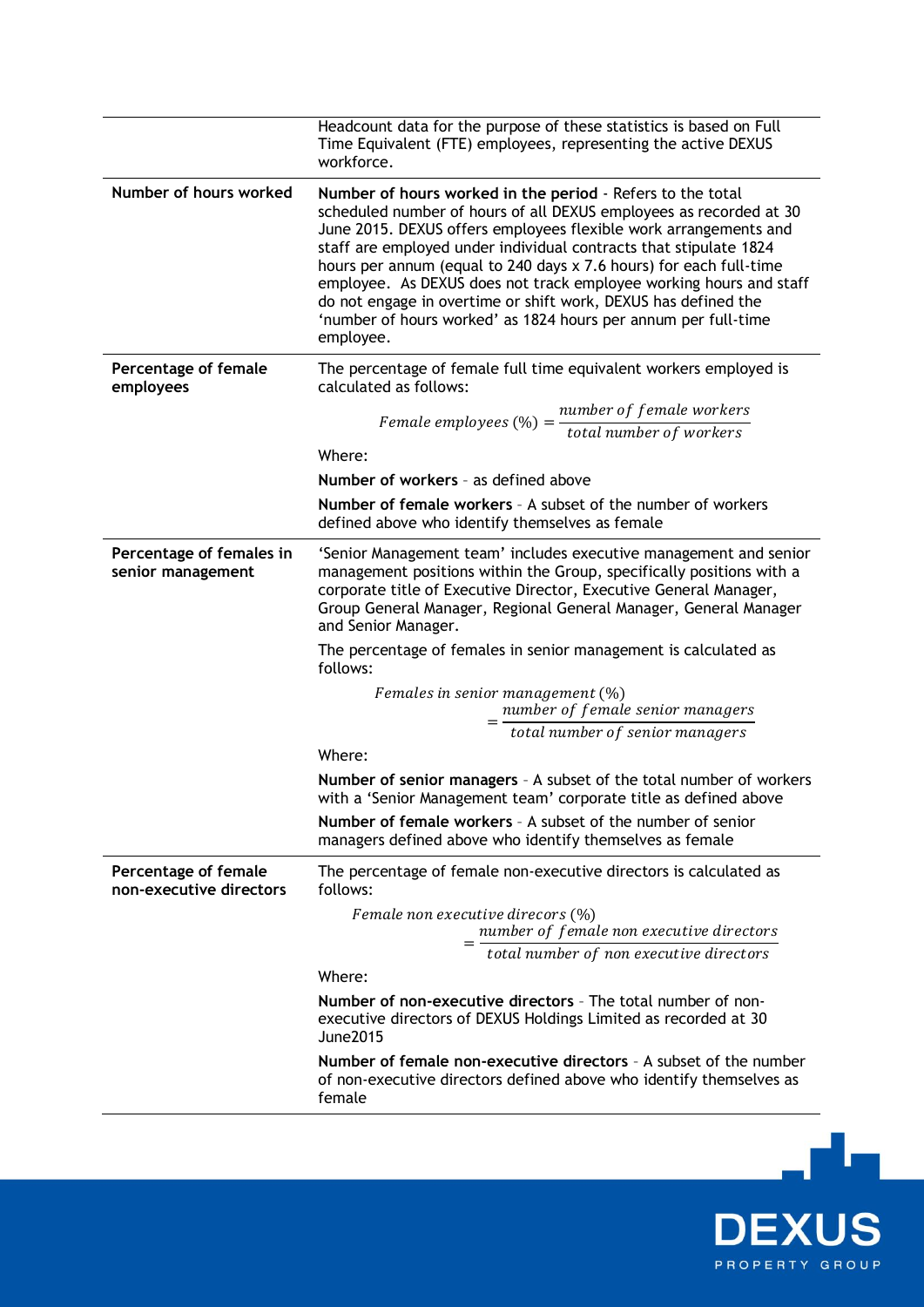| <b>Absentee Rate</b>                              | Absentee Rate (AR) - the number of personal leave days per full time<br>equivalent workers employed is calculated as follows:                                                                                                                                                                                                                                                                                                                                  |  |  |
|---------------------------------------------------|----------------------------------------------------------------------------------------------------------------------------------------------------------------------------------------------------------------------------------------------------------------------------------------------------------------------------------------------------------------------------------------------------------------------------------------------------------------|--|--|
|                                                   |                                                                                                                                                                                                                                                                                                                                                                                                                                                                |  |  |
|                                                   | $AR = \frac{number\ of\ Personal\ Leave\ days}{number\ of\ workers}$                                                                                                                                                                                                                                                                                                                                                                                           |  |  |
|                                                   | Where:                                                                                                                                                                                                                                                                                                                                                                                                                                                         |  |  |
|                                                   | Number of workers - as defined above                                                                                                                                                                                                                                                                                                                                                                                                                           |  |  |
|                                                   | Personal leave days - the total number of days recorded as personal<br>leave within the Group's payroll system. Leave data was gathered for<br>each reporting period from payroll system records. The data was then<br>consolidated into the categories displayed in the report as follows:                                                                                                                                                                    |  |  |
|                                                   | Annual leave: Annual leave only<br>Long service leave: Long service leave only<br>٠<br>Parental leave unpaid: Parental leave unpaid only<br>٠<br>Parental leave paid: Primary and non-primary paid parental<br>٠<br>leave<br>Personal leave: Sick leave, carers' leave and special<br>٠<br>bereavement or compassionate leave<br>Leave without pay: Leave without pay only<br>٠<br>Other leave: Study leave, volunteer leave, jury duty and<br>purchased leave |  |  |
| Work health & safety<br>definitions               | Work health and safety (WH&S) incidents account for all recorded<br>incidents pertaining to DEXUS employees and includes contractors<br>employed directly by DEXUS. All reported incidents in FY15 related to<br>personal injury.                                                                                                                                                                                                                              |  |  |
|                                                   | The system of rules applied in recording and reporting accident<br>statistics include Australian Standard 1885.1 1990, Workplace injury<br>and disease recording standard as well as definitions from the Global<br>Reporting Initiative (GRI) G4 reporting standard relating to indicator<br>G4-LA6.                                                                                                                                                          |  |  |
|                                                   | No lost-time injuries/diseases - Those occurrences which were not<br>lost-time injuries/diseases and for which first aid and/or medical<br>treatment was administered                                                                                                                                                                                                                                                                                          |  |  |
|                                                   | Lost-time injuries/diseases - Those occurrences that resulted in a<br>fatality, permanent disability or time lost from work of one day/shift<br>or more and is recorded via a WorkCover claim                                                                                                                                                                                                                                                                  |  |  |
|                                                   | Occupational disease - A disease arising from the work situation or<br>activity (such as stress or regular exposure to harmful chemicals), or<br>from a work-related injury                                                                                                                                                                                                                                                                                    |  |  |
|                                                   | <b>Fatalities</b> - Fatalities that occur as a result of an injury or disease<br>occurrence                                                                                                                                                                                                                                                                                                                                                                    |  |  |
| Lost Time Injury<br><b>Frequency Rate (LTIFR)</b> | Lost Time Injury Frequency Rate (LTIFR) - The number of<br>occurrences of injury or disease for each one million hours worked is<br>calculated as follows:                                                                                                                                                                                                                                                                                                     |  |  |
|                                                   | number of lost time injuries/diseases<br>$LTIFR = -$<br>$\times$ 1,000,000<br>number of hours worked                                                                                                                                                                                                                                                                                                                                                           |  |  |
|                                                   | Where:                                                                                                                                                                                                                                                                                                                                                                                                                                                         |  |  |
|                                                   | Number of lost time injuries/diseases - the number of lost-time                                                                                                                                                                                                                                                                                                                                                                                                |  |  |